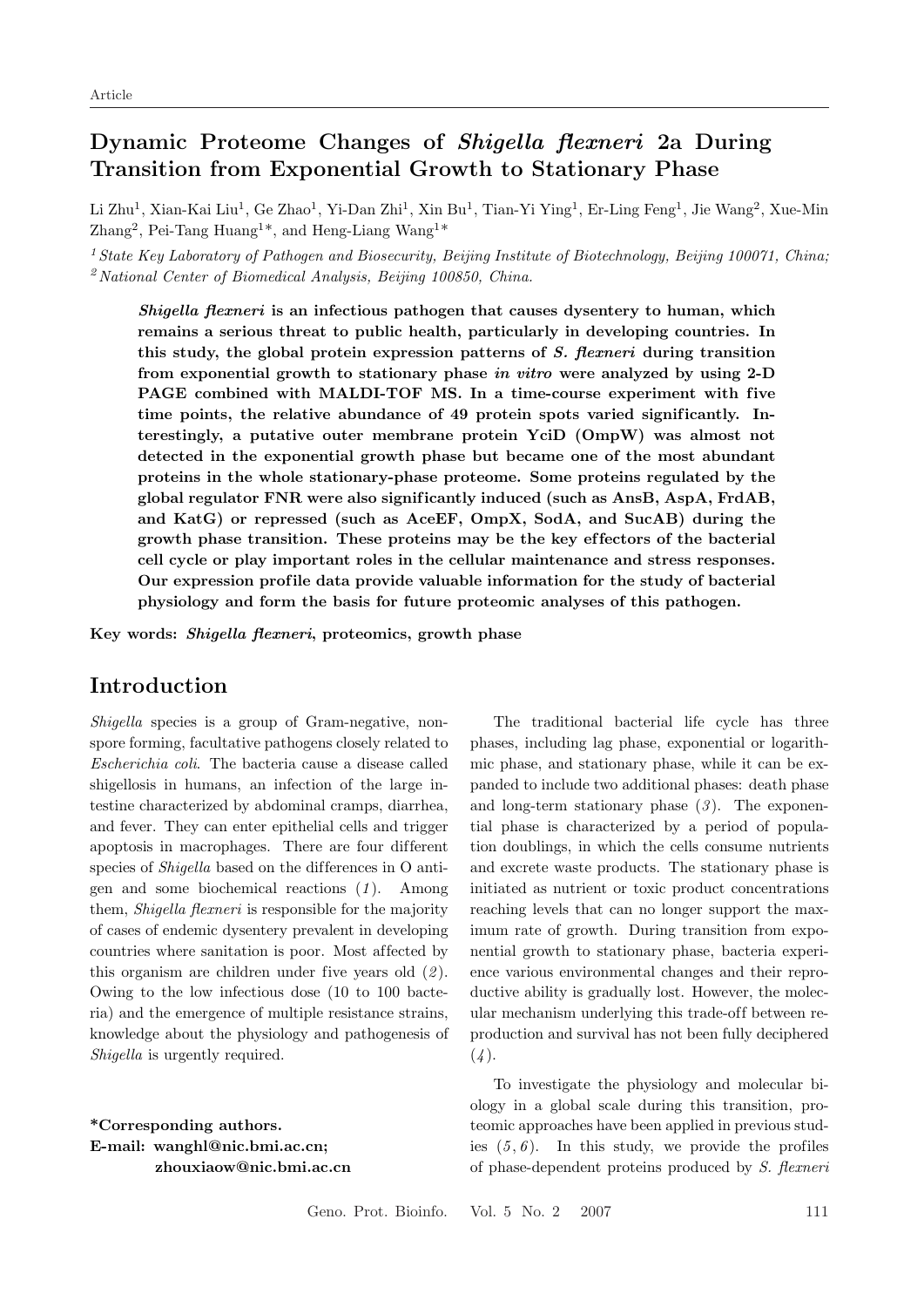with high resolution and sensitivity. These data will expand our understanding of the question that how the whole proteome is regulated during the growth of this pathogen.

# **Results**

#### **Growth curve of** *S. flexneri* **2a 2457T**

The growth curve of *S. flexneri* serotype 2a strain 2457T in batch culture was constructed from the values of optical density  $OD_{600nm}$  as shown in Figure 1 (see Materials and Methods). We collected the bacteria and sampled for every 1 h from the exponential phase at  $OD_{600nm}$  of 0.6. The values of  $OD_{600nm}$  and the viability counts at each time point were measured (Table 1).

## Protein expression profiles of S. *flexneri* **2a 2457T at dif ferent stages**

Previous proteomic research of *S. flexneri* showed that most protein spots were scattered in the pI regions of pH 4–7 (*7* ). Thus, our research also focused on the changes of acidic proteins at dif ferent stages.

As shown in Figure 2, the five two-dimensional polyacrylamide gel electrophoresis (2-D PAGE) gels of dif ferent stages are comparable with each other. More than 1,000 spots were detected on all of the five gels by Colloidal CBB staining. The total number of protein spots increased from Stages I to III, and then decreased from Stages IV to V. Some phase-specific proteins were almost not detected in Stage I or V. Most of the proteins whose expressions were continually induced or repressed and some of the proteins whose expressions fluctuated at different stages were cut out for further analysis. These protein spots are also indicated in Figure 2.

## **Identif ication and analysis of selected proteins**

After destaining and in-gel trypsin digestion, a total of 49 spots representing 46 proteins were identified by matrix-assisted laser desorption/ionization timeof-flight mass spectrometry (MALDI-TOF MS). The database search results about these proteins are summarized in Table 2.



**Fig. 1** The growth curve of *S. flexneri* 2a 2457T *in vitro* at 37◦C. Arrows indicate the five time points (Stages I–V) at which the experiments were carried out.

Table 1 The values of  $OD_{600nm}$  and the viability counts at Stages I–V<sup>\*</sup>

| Stage                                                                   |               |               |               |                 |                    |
|-------------------------------------------------------------------------|---------------|---------------|---------------|-----------------|--------------------|
| $OD_{600nm}$                                                            | $0.6^{\circ}$ | $1.10 + 0.01$ | $1.70 + 0.09$ | $1.95 + 0.05$   | $2.32 + 0.08$      |
| Viability counts $(10^8$ CFU) $1.54\pm0.14$ $2.35\pm0.29$ $5.67\pm0.99$ |               |               |               | $12.8 \pm 1.20$ | $16.07 {\pm} 1.56$ |

\*OD $_{600nm}$ : optical density under 600 nm wavelength. CFU: colony forming units.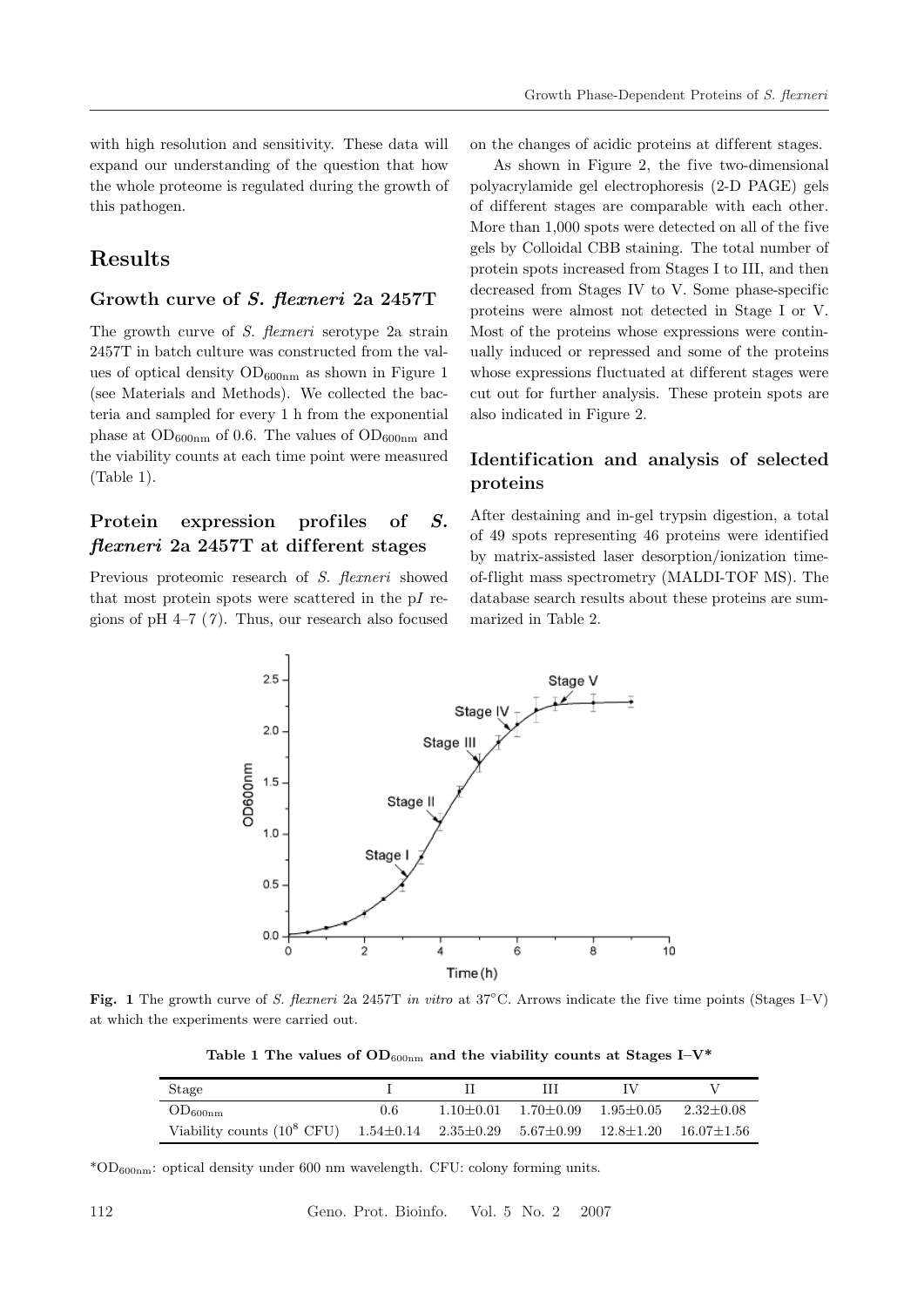

**Fig. 2** Protein expression profiles of *S. flexneri* 2a 2457T at each growth stage. **A–E**: Stages I–V. Proteins were separated by IEF in the first dimension (18 cm) in the pI range of pH 4–7 and by 12.5% SDS-PAGE in the second dimension, and were detected by Coomassie-staining. Identified proteins were indicated by arrows and spot numbers (High-resolution graphs are available from authors upon request).

Geno. Prot. Bioinfo. Vol. 5 No. 2 2007 113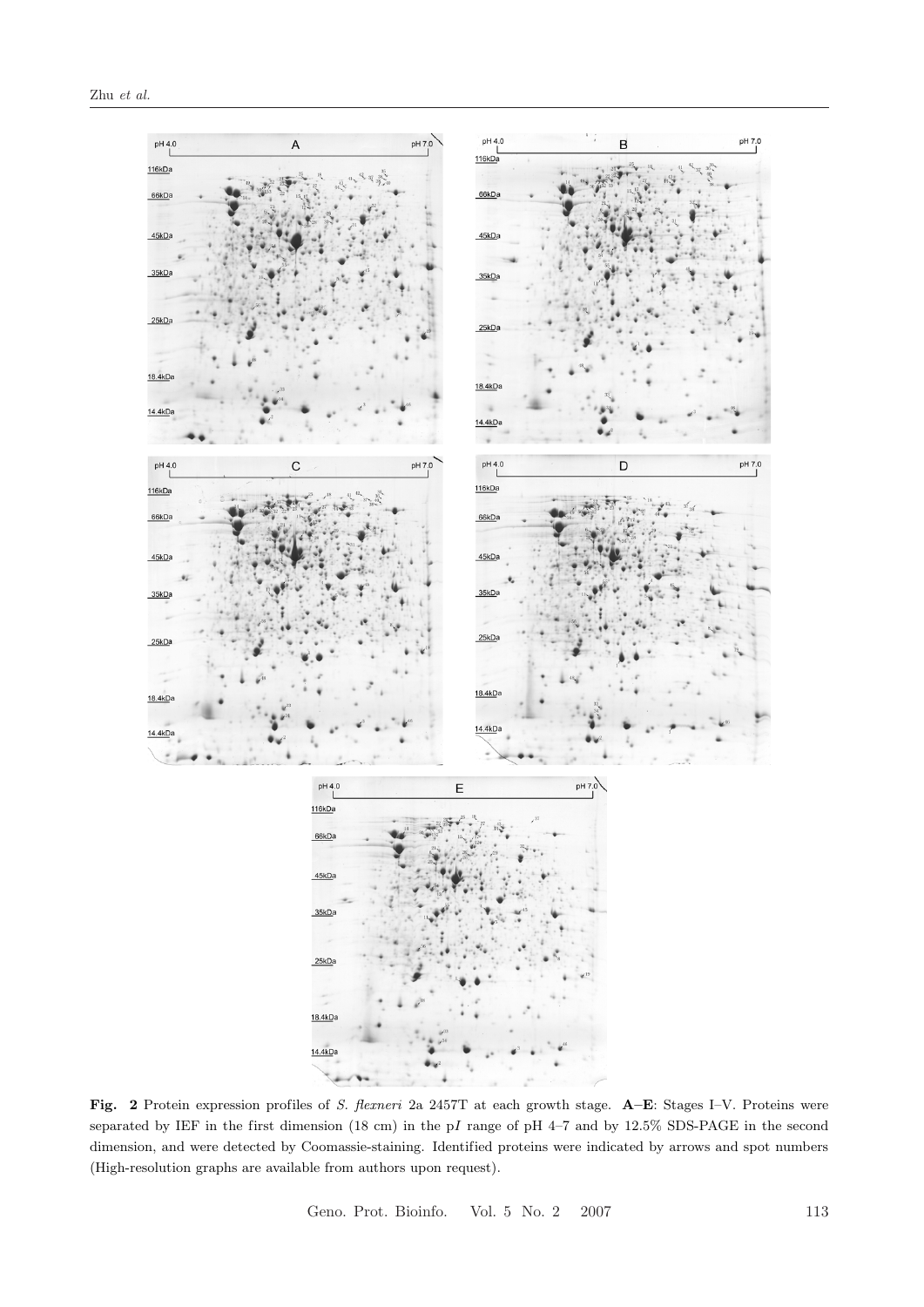|                 | Spot Protein Score                         |         | Accession   | Locus ID Sequence  |                  |                  | No. of Protein description                                    |
|-----------------|--------------------------------------------|---------|-------------|--------------------|------------------|------------------|---------------------------------------------------------------|
| No.             | symbol                                     |         | No.         |                    | coverage matched |                  |                                                               |
|                 |                                            |         |             |                    |                  | peptides         |                                                               |
| G01             | YciD                                       | 69      | gi 30062779 | S1345              | 48%              | 10               | putative outer membrane protein                               |
| G <sub>02</sub> | YfiD                                       | 129     | gi 30063980 | S <sub>2814</sub>  | 66\%             | 11               | putative formate acetyltransferase                            |
| G03             | YnaF                                       | 70      | gi 30062868 | S1449              | $35\%$           | $\boldsymbol{9}$ | putative filament protein                                     |
| G04             | AnsB                                       | 55      | gi 30064278 | S3157              | $29\%$           | 8                | periplasmic L-asparaginase II                                 |
| $G_{05}$        | FabI                                       | 176     | gi 30062809 | S <sub>1375</sub>  | $59\%$           | $20\,$           | enoyl-[acyl-carrier-protein] reductase (NADH)                 |
| G06             | AspA                                       | $73\,$  | gi 30065514 | S <sub>4560</sub>  | $22\%$           | 7                | aspartate ammonia-lyase (aspartase)                           |
| G08             | FrdB                                       | 86      | gi 30065530 | S <sub>45</sub> 76 | $56\%$           | $12\,$           | fumarate reductase, iron-sulfur protein subunit               |
| G11             | MglB                                       | 66      | gi 30063593 | S2364              | $35\%$           | $\boldsymbol{9}$ | galactose-binding transport protein                           |
| G12             | PckA                                       | $58\,$  | gi 30065314 | S4341              | 16\%             | $\boldsymbol{6}$ | phosphoenolpyruvate carboxykinase                             |
| G13             | GlpQ                                       | 156     | gi 30063673 | S <sub>2454</sub>  | $76\%$           | 24               | glycerophosphodiester phosphodiesterase                       |
| G14             | RpsA                                       | 130     | gi 30062446 | S0971              | $39\%$           | 21               | 30S ribosomal subunit protein S1                              |
| G15             | CpdB                                       | 103     | gi 30065494 | S <sub>45</sub> 38 | $24\%$           | 11               | 2:3-cyclic-nucleotide 2-phosphodiesterase                     |
| G17             | AspS                                       | 193     | gi 30063276 | S1942              | 44\%             | 24               | aspartate tRNA synthetase                                     |
| G18             | AlaS                                       | 59      | gi 30064057 | S2911              | 22%              | 12               | alanyl-tRNA synthetase                                        |
| G19             | SodA                                       | 94      | gi 30064799 | S3763              | $58\%$           | $10\,$           | superoxide dismutase, manganese                               |
| G20             | AsnS                                       | 201     | gi 30062465 | S0991              | $38\%$           | $18\,$           | asparagine tRNA synthetase                                    |
| G21             | GuaA                                       | $208\,$ | gi 30063899 | S2725              | $40\%$           | $20\,$           | GMP synthetase (glutamine-hydrolyzing)                        |
| G22             | YihK                                       | 150     | gi 30064840 | S3805              | $26\%$           | 14               | putative GTP-binding factor                                   |
| G23             | Pta                                        | 223     | gi 30063723 | S <sub>2508</sub>  | 41\%             | $25\,$           | phosphotransacetylase                                         |
| G <sub>24</sub> | FusA                                       | 198     | gi 30065374 | S <sub>4404</sub>  | $52\%$           | 25               | GTP-binding protein chain elongation factor EF-G              |
| G <sub>25</sub> | AceE                                       | 246     | gi 30061680 | S0113              | 41\%             | $30\,$           | pyruvate dehydrogenase (E1 component)                         |
| ${\rm G}26$     | SerS                                       | $98\,$  | gi 30062380 | S0893              | $33\%$           | $13\,$           | serine tRNA synthetase                                        |
| G27             | Rnb                                        | 107     | gi 30062807 | S <sub>1373</sub>  | $28\%$           | 16               | RNase II, mRNA degradation                                    |
| G28             | SucB                                       | $82\,$  | gi 30062110 | S0583              | $24\%$           | 10               | 2-oxoglutarate dehydrogenase (E2 component)                   |
| G29             | GltX                                       | 70      | gi 30063801 | S2605              | $24\%$           | $\boldsymbol{9}$ | glutamate tRNA synthetase, catalytic subunit                  |
| G31             | ${\rm MrsA}$                               | 147     | gi 30064514 | S3434              | 41\%             | 16               | putative phosphoglucomutase                                   |
| G32             | PykF                                       | 226     | gi 30063190 | S1838              | $59\%$           | $\,29$           | pyruvate kinase I                                             |
| G33             | OmpX                                       | 59      | gi 30062298 | S0807              | $35\%$           | $\overline{5}$   | outer membrane protein X                                      |
| G34             | RpsF                                       | 61      | gi 30065571 | S <sub>4625</sub>  | $56\%$           | 9                | 30S ribosomal subunit protein S6                              |
| G35             | SucA                                       | 143     | gi 30062111 | S0584              | 35%              | 27               | 2-oxoglutarate dehydrogenase (E1 component)                   |
| ${\rm G}36$     | Lon                                        | 255     | gi 30061941 | S0390              | 49%              | 34               | DNA-binding, ATP-dependent protease La                        |
| G37             | YhgF                                       | 99      | gi 30065310 | S4337              | $29\%$           | 14               | hypothetical protein                                          |
| G38             | GlgB                                       | 91      | gi 30065284 | S4308              | $27\%$           | 17               | 1,4-alpha-glucan branching enzyme                             |
| G40             | $\Pr{}$                                    | 163     | gi 30062914 | S1511              | $39\%$           | $23\,$           | carboxy-terminal protease for penicillin-binding<br>protein 3 |
| G41             | GyrB                                       | 162     | gi 30065007 | S4006              | $37\%$           | $21\,$           | DNA gyrase subunit B, type II topoisomerase                   |
| G42             | NuoG                                       | 135     | gi 30063709 | S2494              | $31\%$           | 19               | NADH dehydrogenase I chain G                                  |
| G43             | PflB                                       | 183     | gi 30062438 | S0962              | $40\%$           | $26\,$           | formate acetyltransferase 1                                   |
|                 | $\operatorname{G44}$ $\operatorname{FrdA}$ | 166     | gi 30065531 | S4577              | 49%              | $24\,$           | fumarate reductase, anaerobic,                                |
|                 |                                            |         |             |                    |                  |                  | flavoprotein subunit                                          |
| G45             | CysK                                       | 192     | gi 30063808 | S2615              | $83\%$           | $24\,$           | cysteine synthase A,                                          |
|                 |                                            |         |             |                    |                  |                  | O-acetylserine sulfhydrolase A                                |
| G46             | RpII                                       | 143     | gi 30065574 | S <sub>4628</sub>  | 73%              | 13               | 50S ribosomal subunit protein L9                              |
|                 | G48 DksA                                   | 109     | gi 30061705 | S0140              | $76\%$           | 13               | dnaK suppressor protein                                       |

### Table 2 Identification of 46 proteins by MALDI-TOF MS from *S. flexneri* 2a 2457T **produced dif ferentially at each growth stage**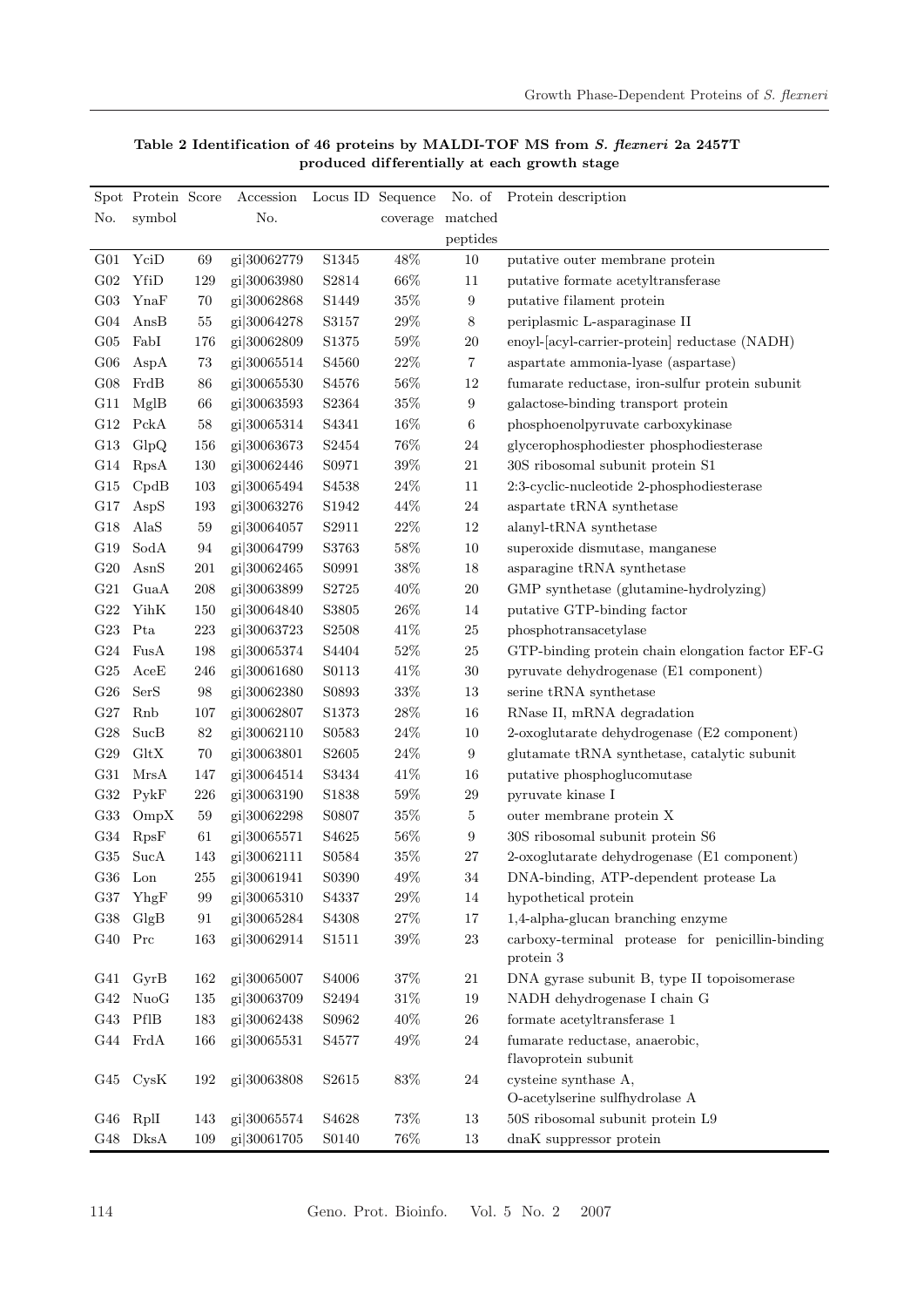| Zhu | et al. |  |
|-----|--------|--|
|-----|--------|--|

|     | Spot Protein Score    |     | Accession      |                   | Locus ID Sequence | No. of   | Protein description                      |
|-----|-----------------------|-----|----------------|-------------------|-------------------|----------|------------------------------------------|
| No. | symbol                |     | No.            |                   | coverage          | matched  |                                          |
|     |                       |     |                |                   |                   | peptides |                                          |
| G49 | AceF                  | 193 | gi 30061681    | S0114             | 51%               | 25       | pyruvate dehydrogenase (E2 component)    |
| G50 | $\operatorname{KatG}$ | 146 | gi 30064765    | S3727             | 33\%              | 21       | catalase; hydroperoxidase $HPI(I)$       |
| G51 | $\operatorname{KatG}$ | 154 | gi 30064765    | S3727             | $36\%$            | 22       | catalase; hydroperoxidase $HPI(I)$       |
| G52 | $\operatorname{KatG}$ | 149 | gi 30064765    | S3727             | 36%               | 21       | catalase; hydroperoxidase $HPI(I)$       |
| G53 | $\operatorname{KatG}$ | 207 | gi 30064765    | S3727             | 48\%              | 28       | catalase; hydroperoxidase $HPI(I)$       |
| G54 | FucO                  | 121 | $g_1 30064145$ | S3008             | 46%               | 16       | L-1,2-propanediol oxidoreductase         |
| G55 | OmpA                  | 93  | gi 30062494    | S <sub>1023</sub> | 52%               | 11       | outer membrane protein 3a $(II^*; G; d)$ |
| G56 | PurC                  | 101 | gi 30063855    | S <sub>2669</sub> | 59%               | 13       | phosphoribosylaminoimidazole-            |
|     |                       |     |                |                   |                   |          | succinocarboxamide synthetase.           |
|     |                       |     |                |                   |                   |          | SAICAR synthetase                        |

**Table 2** *Continued*

Bioinformatic analyses revealed that proteins involved in energy production and conversion (12/46) and translation (9/46) comprise a major part of the identified proteins. Others were related to cell wall or membrane biogenesis (4/46), carbohydrate metabolism  $(3/46)$ , signal transduction  $(3/46)$ , and so on. As to the subcellular localization, more than two thirds of these proteins were localized in cytoplasm. Besides, membrane proteins and periplasmic proteins were included, but only as a minor part. The detailed functional categories of these proteins based on the classification of Clusters of Orthologous Groups (http://www.ncbi.nlm.nih.gov/COG/) and the cellular localizations predicted by PSORTb v.2.0 (www.psort.org) were listed in Table 3. The relative abundance and expression patterns of identified proteins in the five gels at dif ferent stages were also described.

Table 3 Expression patterns and bioinformatic analyses of identified proteins

| Spot            | Protein      | Expression                                    |          | $COG^{*3}$<br>Relative abundance (volume) $*^2$ |           |          |           |                          | Localization         |
|-----------------|--------------|-----------------------------------------------|----------|-------------------------------------------------|-----------|----------|-----------|--------------------------|----------------------|
| No.             | symbol       | $pattern^{*1}$                                | Stage I  | Stage II                                        | Stage III | Stage IV | Stage V   |                          |                      |
| G <sub>01</sub> | YciD         | $\uparrow \uparrow \uparrow \uparrow$         | ND       | 0.338122                                        | 1.056830  | 1.431120 | 1.951640  | М                        | Outer membrane       |
| $G_{02}$        | YfiD         | $\uparrow \uparrow \rightarrow \searrow$      | 0.122546 | 0.360338                                        | 0.506921  | 0.518904 | 0.487855  | $\mathbf R$              | Cytoplasm            |
| G03             | YnaF         | 1111                                          | 0.129985 | 0.243320                                        | 0.378834  | 0.649238 | 0.865560  | $\mathbf T$              | Cytoplasm            |
| G <sub>04</sub> | AnsB         | $\uparrow \uparrow \uparrow \nearrow$         | ND       | 0.191641                                        | 0.609328  | 0.911144 | 1.003750  | $\overline{\phantom{m}}$ | Periplasmic space    |
| $G_{05}$        | FabI         | $\downarrow \searrow \rightarrow \searrow$    | 0.655974 | 0.507885                                        | 0.455764  | 0.437274 | 0.383020  | I                        | Unknown              |
| G06             | AspA         | 1/1/                                          | 0.208366 | 0.807826                                        | 0.898268  | 1.145140 | 1.234040  | E                        | Cytoplasm            |
| G08             | FrdB         | $11 \times 1$                                 | 0.052497 | 0.107804                                        | 0.158431  | 0.143258 | 0.172969  | $\mathbf C$              | Cytoplasm            |
| G11             | MglB         | $\uparrow \uparrow \uparrow \uparrow$         | 0.045452 | 0.082542                                        | 0.105270  | 0.365603 | 0.521490  | G                        | Periplasmic space    |
| G12             | PckA         | $\uparrow \uparrow \uparrow \uparrow$         | 0.079557 | 0.140732                                        | 0.198588  | 0.257121 | 0.341101  | $\mathbf C$              | Cytoplasm            |
| G13             | GlpQ         | $\uparrow \uparrow \uparrow \uparrow$         | 0.088047 | 0.116600                                        | 0.156208  | 0.236151 | 0.372681  | $\mathcal{C}$            | Periplasmic space    |
| G14             | RpsA         | $\rightarrow \searrow \searrow \searrow$      | 1.965550 | 1.884280                                        | 1.632840  | 1.422320 | 1.253910  | J                        | Cytoplasm            |
| G15             | CpdB         | $\uparrow \uparrow \uparrow \uparrow$         | 0.021617 | 0.028734                                        | 0.041985  | 0.056666 | 0.068310  | $_{\rm F}$               | Periplasmic space    |
| G17             | AspS         | $\downarrow \uparrow \downarrow \downarrow$   | 0.183388 | 0.139781                                        | 0.192009  | 0.038185 | <b>ND</b> | J                        | Cytoplasm            |
| G18             | AlaS         | $\uparrow \downarrow \downarrow \downarrow$   | 0.012097 | 0.022594                                        | 0.013836  | 0.002166 | ND        | J                        | Cytoplasm            |
| G19             | SodA         | $\downarrow \downarrow \downarrow \downarrow$ | 0.963829 | 0.518527                                        | 0.320438  | 0.252952 | 0.209230  | $\mathbf P$              | Unknown              |
| $G_{20}$        | AsnS         | $\uparrow\searrow\searrow\downarrow$          | 0.143868 | 0.230065                                        | 0.199732  | 0.180855 | 0.134321  | J                        | Cytoplasm            |
| G21             | GuaA         | 11/2                                          | 0.073454 | 0.155249                                        | 0.100114  | 0.111852 | 0.095319  | $\mathbf F$              | Cytoplasm            |
| G22             | YihK         | $\downarrow \rightarrow \downarrow \searrow$  | 0.160888 | 0.130163                                        | 0.126678  | 0.053317 | 0.047732  | $\mathbf T$              | Cytoplasmic membrane |
| $G_{23}$        | Pta          | $\downarrow \uparrow \downarrow \searrow$     | 0.220020 | 0.162679                                        | 0.236062  | 0.173103 | 0.158659  | C, R                     | Unknown              |
| G <sub>24</sub> | ${\rm FusA}$ | ↓/↓/                                          | 1.034700 | 0.856892                                        | 0.930851  | 0.326459 | 0.360715  | J                        | Cytoplasm            |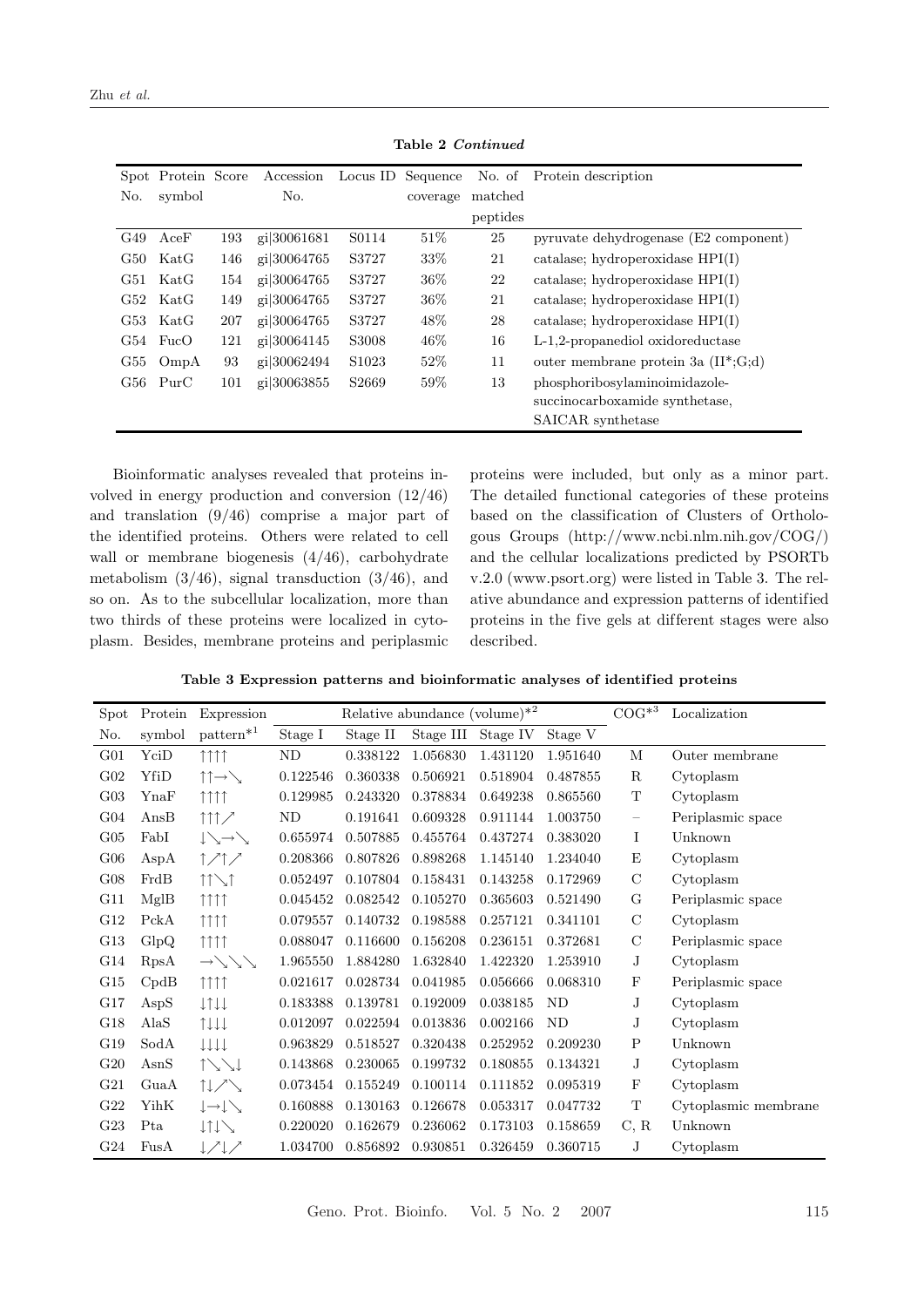|                 |                       | Relative abundance (volume) $*^2$              |                 |          |           |                |           |                   |                      |
|-----------------|-----------------------|------------------------------------------------|-----------------|----------|-----------|----------------|-----------|-------------------|----------------------|
| Spot            | Protein               | Expression                                     |                 |          |           |                |           | $COG^{*3}$        | Localization         |
| No.             | symbol                | $\mathrm{pattern}^{*1}$                        | Stage I         | Stage II | Stage III | Stage IV       | Stage V   |                   |                      |
| G <sub>25</sub> | AceE                  | $\rightarrow \downarrow \downarrow \downarrow$ | 0.223033        | 0.228866 | 0.149161  | 0.024703       | 0.003513  | $\rm C$           | Unknown              |
| G26             | SerS                  | $l \searrow l \downarrow$                      | 0.343742        | 0.251948 | 0.216105  | 0.093690       | 0.073963  | $_{\rm J}$        | Cytoplasm            |
| G27             | Rnb                   | 1111                                           | 0.066073        | 0.109783 | 0.079980  | 0.042138       | 0.027965  | -                 | Cytoplasm            |
| G28             | SucB                  | l l l l                                        | 0.802532        | 0.632209 | 0.516970  | 0.164995       | 0.100566  | $\mathcal{C}$     | Cytoplasm            |
| G29             | GltX                  | $\downarrow \searrow \downarrow \downarrow$    | 0.153128        | 0.103487 | 0.097153  | 0.053246       | 0.032579  | J                 | Cytoplasm            |
| G31             | MrsA                  | $\downarrow \searrow \downarrow \downarrow$    | 0.099794        | 0.063662 | 0.056220  | 0.032481       | <b>ND</b> | G                 | Cytoplasm            |
| G32             | PykF                  | $\downarrow \searrow \downarrow \downarrow$    | 0.286286        | 0.234922 | 0.199617  | 0.156574       | 0.114607  | $\equiv$          | Unknown              |
| G33             | OmpX                  | $\uparrow\downarrow\downarrow\searrow$         | 0.048283        | 0.189300 | 0.165548  | 0.129116       | 0.120927  | M                 | Outer membrane       |
| G34             | RpsF                  | $\downarrow \downarrow \downarrow \downarrow$  | 0.574083        | 0.303693 | 0.219162  | 0.148161       | 0.099665  | J                 | Cytoplasm            |
| G35             | SucA                  | $\downarrow \downarrow \downarrow$ -           | 0.045815        | 0.021244 | 0.003809  | N <sub>D</sub> | $\rm ND$  | $\mathbf C$       | Cytoplasm            |
| G36             | Lon                   | $\downarrow \downarrow$ $--$                   | 0.038085        | 0.004564 | <b>ND</b> | <b>ND</b>      | <b>ND</b> | $\Omega$          | Cytoplasm            |
| G37             | YhgF                  | $\uparrow\searrow\downarrow\downarrow$         | 0.011495        | 0.021962 | 0.019492  | 0.011606       | 0.007427  | ${\bf K}$         | Cytoplasm            |
| G38             | GlgB                  | 111                                            | 0.023470        | 0.036323 | 0.019335  | 0.006417       | ND        | G                 | Unknown              |
| G40             | Prc                   | $\uparrow \downarrow \downarrow$ -             | 0.022055        | 0.032399 | 0.014425  | N <sub>D</sub> | <b>ND</b> | $\mathbf M$       | Outer membrane       |
| G41             | GyrB                  | $\downarrow \downarrow \downarrow$ -           | 0.056566        | 0.044323 | 0.031419  | N <sub>D</sub> | $\rm ND$  | $\mathbf L$       | Cytoplasm            |
| G42             | NuoG                  | llll                                           | 0.041560        | 0.015792 | 0.006317  | 0.003104       | ND        | $\mathcal{C}$     | Unknown              |
| G43             | PflB                  | $\uparrow \uparrow \downarrow \downarrow$      | 0.023916        | 0.166535 | 0.357236  | 0.213656       | 0.156831  | $\rm C$           | Cytoplasm            |
| G44             | FrdA                  | ↑↑→→                                           | $\, 0.024844\,$ | 0.153955 | 0.268106  | 0.210036       | 0.216294  | $\mathcal{C}$     | Periplasmic space    |
| G45             | C <sub>ys</sub> K     | $\bigwedge \downarrow \downarrow$              | 0.532310        | 0.579598 | 0.505064  | 0.396238       | 0.319571  | $\mathbf E$       | Cytoplasm            |
| G46             | RpII                  | $\downarrow \downarrow \searrow \searrow$      | 0.948121        | 0.723898 | 0.531108  | 0.494982       | 0.456412  | J                 | Cytoplasm            |
| G48             | DksA                  | $\downarrow \downarrow \nearrow \nearrow$      | 0.405237        | 0.322842 | 0.259510  | 0.279721       | 0.301116  | $\mathbf T$       | Cytoplasm            |
| G49             | AceF                  | l l l l                                        | 0.241263        | 0.190662 | 0.142464  | 0.069324       | ND        | $\mathcal{C}$     | Cytoplasmic membrane |
| G50             | KatG                  | $\uparrow \uparrow \downarrow \uparrow$        | 0.017953        | 0.042435 | 0.113385  | 0.091106       | 0.147822  | $\mathbf P$       | Cytoplasm            |
| G51             | $\operatorname{KatG}$ | $\uparrow \uparrow \uparrow \uparrow$          | 0.003988        | 0.119471 | 0.188529  | 0.229915       | 0.324765  | ${\bf P}$         | Cytoplasm            |
| G52             | KatG                  | $\uparrow \uparrow \uparrow \rightarrow$       | 0.011194        | 0.078571 | 0.112013  | 0.187740       | 0.188632  | ${\bf P}$         | Cytoplasm            |
| G53             | KatG                  | $\uparrow \uparrow \nearrow \rightarrow$       | 0.034072        | 0.171998 | 0.236931  | 0.275466       | 0.283478  | $\mathbf P$       | Cytoplasm            |
| G54             | FucO                  | $\uparrow \uparrow \uparrow \uparrow$          | 0.041224        | 0.078824 | 0.142970  | 0.279402       | 0.347836  | $\mathcal{C}$     | Cytoplasm            |
| G55             | OmpA                  | $\uparrow \uparrow \searrow \rightarrow$       | 0.312340        | 0.477371 | 0.670019  | 0.582806       | 0.593284  | $\mathbf M$       | Outer membrane       |
| G56             | PurC                  | $l \rightarrow \uparrow \uparrow$              | 0.093432        | 0.077450 | 0.077493  | 0.188113       | 0.227420  | $\qquad \qquad -$ | Unknown              |

**Table 3** *Continued*

\*<sup>1</sup>Ratio A is defined to represent the ratio of the relative abundance of one stage to its previous one, and Ratio B is defined to represent the ratio of the relative abundance of one stage to its next one. Then  $\uparrow$  indicates Ratio A >1.2,  $\downarrow$ indicates Ratio B >1.2,  $\checkmark$  indicates Ratio A between 1.05 and 1.2,  $\checkmark$  indicates Ratio B between 1.05 and 1.2, and  $\to$  indicates Ratio A and Ratio B  $\lt 1.05$ . <sup>\*2</sup>The relative abundance of protein spot is represented by using the relative volume calculated. ND indicates that the protein spot was not detected in this stage. \*<sup>3</sup>Each letter represents a particular functional category. These single letter codes can be decoded at the COG service (http://www.ncbi.nlm.nih.gov/COG/).

## **Discussion**

Comparative genomics studies have shown that *S. flexneri* is closely related to *E. coli* and they might belong to the same genus based on DNA homology (*8* , *9* ). Given the physiology research of *S. flexneri* is still limited, the features and functions of these proteins are mainly deduced from the information of homologous proteins in *E. coli*.

### **Carbon metabolism**

From exponential growth to stationary phase, the available carbon resources in culture were gradually depleted. Carbon-starved bacterial cells were found to increase their synthesis of glycolysis enzymes, with a reduced production of tricarboxylic acid (TCA) cycle enzymes (*10* ). The reaction catalyzed by pyruvate dehydrogenase is the gateway to the TCA cycle,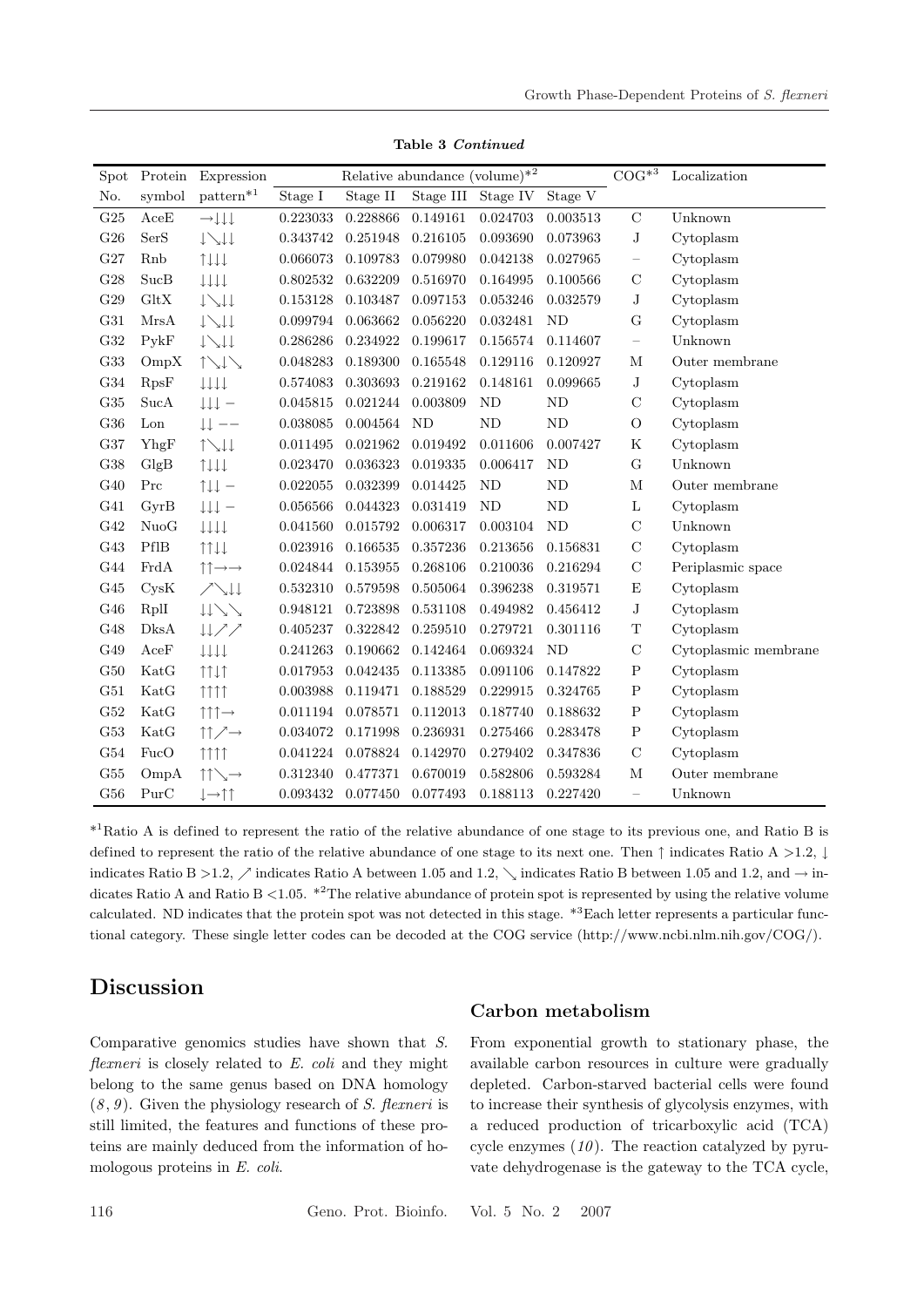producing acetyl-CoA for the first reaction. The E1 (AceE, Spot G25) and E2 (AceF, Spot G49) components of this multienzyme complex were expressed decreasingly during the growth phase transition. The 2 oxoglutarate dehydrogenase is one of the key enzymes in the TCA cycle. The expression of E1 (SucA, Spot G35) and E2 (SucB, Spot G28) components of this multienzyme complex were also synchronally reduced in our experiments.

The expression of pyruvate-formate lyase (PflB, Spot G43), an enzyme critical in mixed acid fermentation, was significantly increased from Stages I to III, then decreased from Stages IV to V. Another putative pyruvate-formate lyase (YfiD, Spot G02) was expressed increasingly from Stages I to III, and then the amount of this protein maintained, just like the phenomenon observed in *E. coli* (*11* ). These results supported the study that bacterial cells would convert their aerobic metabolism into anaerobic fermentation upon the stationary phase (*12* ).

#### **Respiratory electron acceptor**

The fumarate reductase converts fumarate to succinate, acting as the key enzyme in fumarate respiration. We found that the expressions of fumarate reductase subunits A (FrdA, Spot G44) and B (FrdB, Spot G08) were induced during the growth phase transition. This indicated that cells of *S. flexneri* controlled their aerobic respiration and turned to use fumarate respiration to generate a proton gradient.

According to a previous report, fumarate is manufactured from C4-dicarboxylates and related compounds in Luria-Bertani (LB) medium, including oxaloacetate, malate, and aspartate (*13* ). In our experiments, aspartase (AspA, Spot G06) and periplasmic asparaginase II (AnsB, Spot G04) were greatly induced. Therefore, AspA might have a role together with AnsB in the utilization of exogenous asparagine and the generation of fumarate. Accordingly, we can say, if aspartate (asparagine) was enough, the stationary accumulation of succinate might largely result from conversion of aspartate (asparagine) to fumarate via aspartase (and asparaginase), followed by reduction via fumarate reductase in fumarate respiration, although succinate could be produced through reductive branch of the TCA cycle pathway, which is the main pathway for succinate production in *Saccharomyces cerevisiae* during anaerobic glucose fermentation (*14* ).

#### **Oxidative defense machinery**

Oxidation damage may be the Achilles's heel of stationary-phase bacterial cells, since many reported genes induced by stasis are related to the oxidative defense machinery  $(4, 15)$ . In our experiments, the expression of Mn-cofactored superoxide dismutase (SodA, Spot G19), which converts superoxide anions into molecular oxygen and hydrogen peroxide, was repressed. However, the bifunctional hydroperoxidase I (KatG, Spots G50–53), having both catalase and peroxidase activity, was induced greatly. This indicated that there were two different systems in the response of *S. flexneri* to the oxidation damage caused by reactive oxygen species, and KatG might play an important role in the stationary-phase oxidative defense machinery.

Interestingly, the KatG protein was identified in the present study as four separate spots (G50–53) with the same molecular weight but different isoelectric point values. This indicated that there might be two dif ferent modifications after translation for the two dif ferent functions of this enzyme, and there are two forms (reduced form and oxidated form) for each.

#### **Translation-related proteins**

The expressions of some ribosomal proteins were reduced during this transition, such as 50S ribosomal subunit protein L9 (RplI, Spot G46), 30S ribosomal subunit protein S6 (RpsF, Spot G34), and 30S ribosomal subunit protein S1 (RpsA, Spot G14). In the present study, we also identified some tRNA synthetases (or subunits), including aspartate tRNA synthetase (AspS, Spot G17), alanyl-tRNA synthetase (AlaS, Spot G18), asparagine tRNA synthetase (AsnS, Spot G20), serine tRNA synthetase (SerS, Spot G26), and glutamate tRNA synthetase catalytic subunit (GltX, Spot G29). The expression patterns of these proteins showed a trend of decreasing, although some fluctuating expressions existed. According to a previous report, the reduced production of proteins involved in translation might result from sigma factor competition  $(\sigma^{\rm S}/\sigma^{\rm 70})$  for RNA polymerase binding (*16* ).

#### **Outer membrane proteins**

The protein with the most significant change in expression level is a putative outer membrane protein

Geno. Prot. Bioinfo. Vol. 5 No. 2 2007 117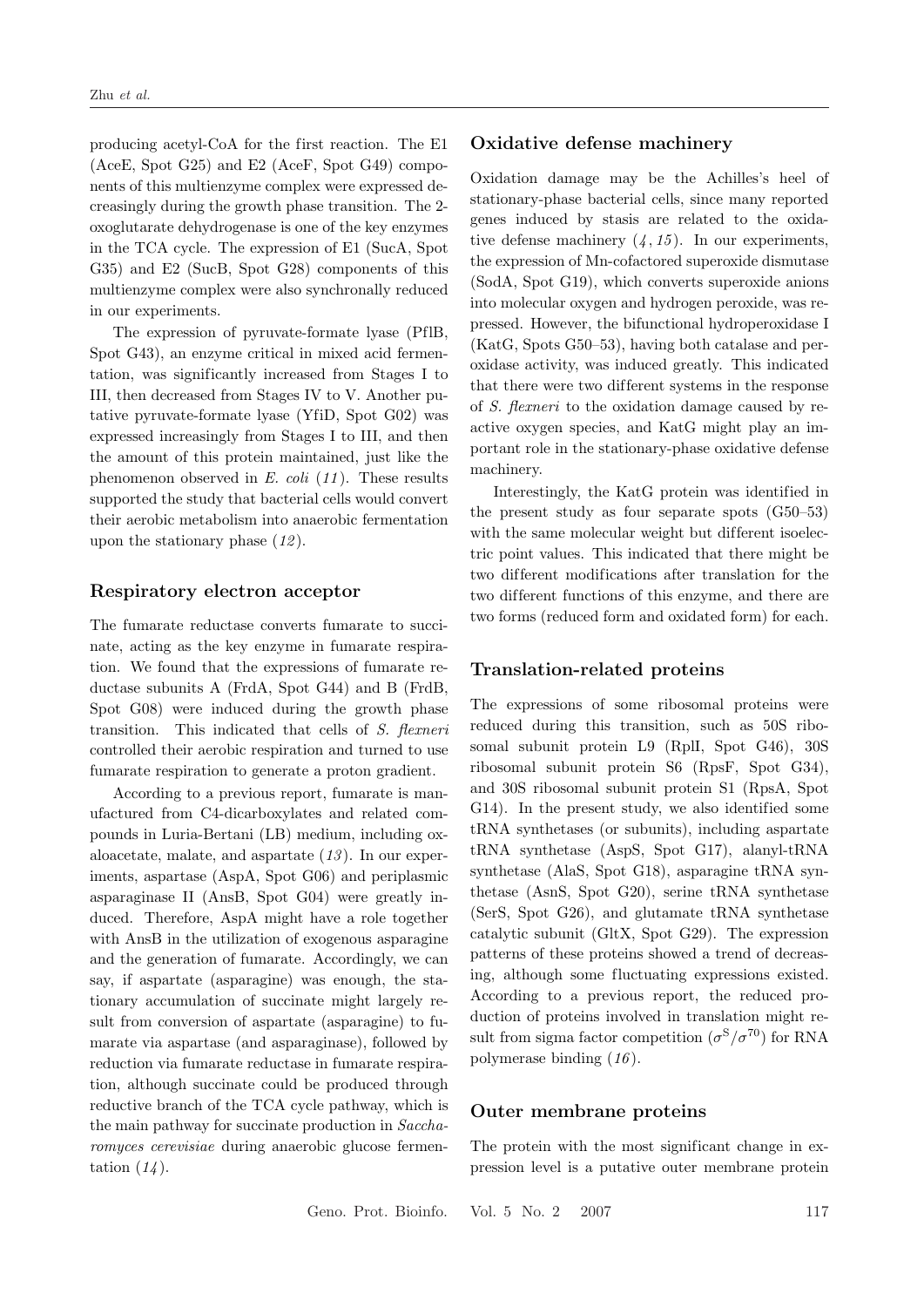YciD (OmpW, Spot G01), which could be seen as the hallmark of the stationary phase. A previous study showed that the protein is a receptor for Colicin S4 (*17* ), but our data obviously suggested another role of this protein related to the growth of *S. flexneri*.

Then, a YciD null mutant strain was constructed by using the  $\lambda$ -phase Red recombination system (18). The mutant strain grew faster than wild-type strains in the liquid culture, and reached a higher final culture density. The colony diameter of the mutant strain was also bigger than wild-type strains. These primary results supported our hypothesis that the YciD protein controlled the growth of this pathogen. Furthermore, due to the polar localization of YciD (*19* ), it might regulate the growth by changing the permeability of outer membrane.

Another outer membrane protein OmpA (Spot G55), which is one of the most abundant proteins in the outer membrane of *E. coli*, showed a trend of increasing in expression level. It was believed to form a nonspecific diffusion channel, allowing various small solutes to cross the outer membrane (*20* ). In addition, the expression of protein OmpX (Spot G33) was reduced during the growth phase transition. The biological function of OmpX is still not clear, although the study on this protein has obtained some information recently (*21* ). Interestingly, the targeting processes of OmpA and OmpX to the Sec-translocase for transport across the inner membrane were both SecBdependent (*22* ).

#### **Other proteins**

The expression of the universal stress protein YnaF (UspF, Spot G03) was dramatically induced during the growth phase transition. UspF has an adenine nucleotide-binding domain, and was found to be upregulated under glucose limited conditions in a previous proteomic research of *E. coli* (*23* ). Further analyses of this protein are now being processed.

Glycerophosphoryl diester phosphodiesterase (GlpQ, Spot G13) could hydrolyze deacylated phospholipids to an alcohol plus Glycerol-3-P that is subsequently transported into the cell and utilized as carbon sources. The expression of this enzyme was increasingly induced in our experiments. Thus, this protein might be involved in the stationary autophagy (dwarfing phenomenon), an important survival mechanism of bacteria (*4* ).

#### **The global regulator FNR**

Many of the identified proteins (10/46) were under the control of the global transcriptional regulator FNR. Among these proteins, AceEF, NuoG, OmpX, SodA, SucAB, and YfiD were negatively regulated by FNR  $(24, 25)$  and their expressions were reduced in our work; AnsB, AspA, FrdAB, and KatG were positively regulated by FNR (*24* , *25* ) and their expressions were increased in our work. This is in agreement with the function of FNR. Therefore, the global transcriptional regulator FNR should play a key role in the growth phase transition.

Previous studies reported that the activity of FNR was regulated by oxygen. It would be active only during anaerobic growth and become inactivated even at very low  $O_2$ -tensions  $(1 \mu M)$   $(26)$ . Interestingly, our experiments were carried out at aerobic conditions. The expression changes of those proteins might be due to the decreasing amount of dissolved oxygen from exponential growth to stationary phase. Another possible explanation is that there is another defense mechanism to activate FNR (or another similar regulator?) for reducing the redox potential. This defense system would function at microaerobic stress conditions to protect the cell against potentially oxidative damages.

Benefiting from the high-resolution 2-D PAGE method, the majority of our results were coincident with those physiology phenomena reported previously. This global expression profiling research has revealed previously unrecognized relationships between different proteins and pathways in the life of S. *flexneri* 2a 2457T. These data provide a better understanding of the question that how protein production is regulated during the growth of this pathogen.

# **Materials and Methods**

### **Preparation of whole-cell protein extract**

A virulent *S. flexneri* serotype 2a strain 2457T was grown aerobically in 200 mL LB medium at 37◦C. Cells were harvested at five time points from the exponential phase at an optical density  $OD_{600nm}$  of 0.6 till the bacteria grew into the stationary phase (represented as Stages I–V). The preparation of wholecell protein extract was performed as described previously (*27* ). The protein concentration of samples was measured by using the PlusOne 2-D Quant Kit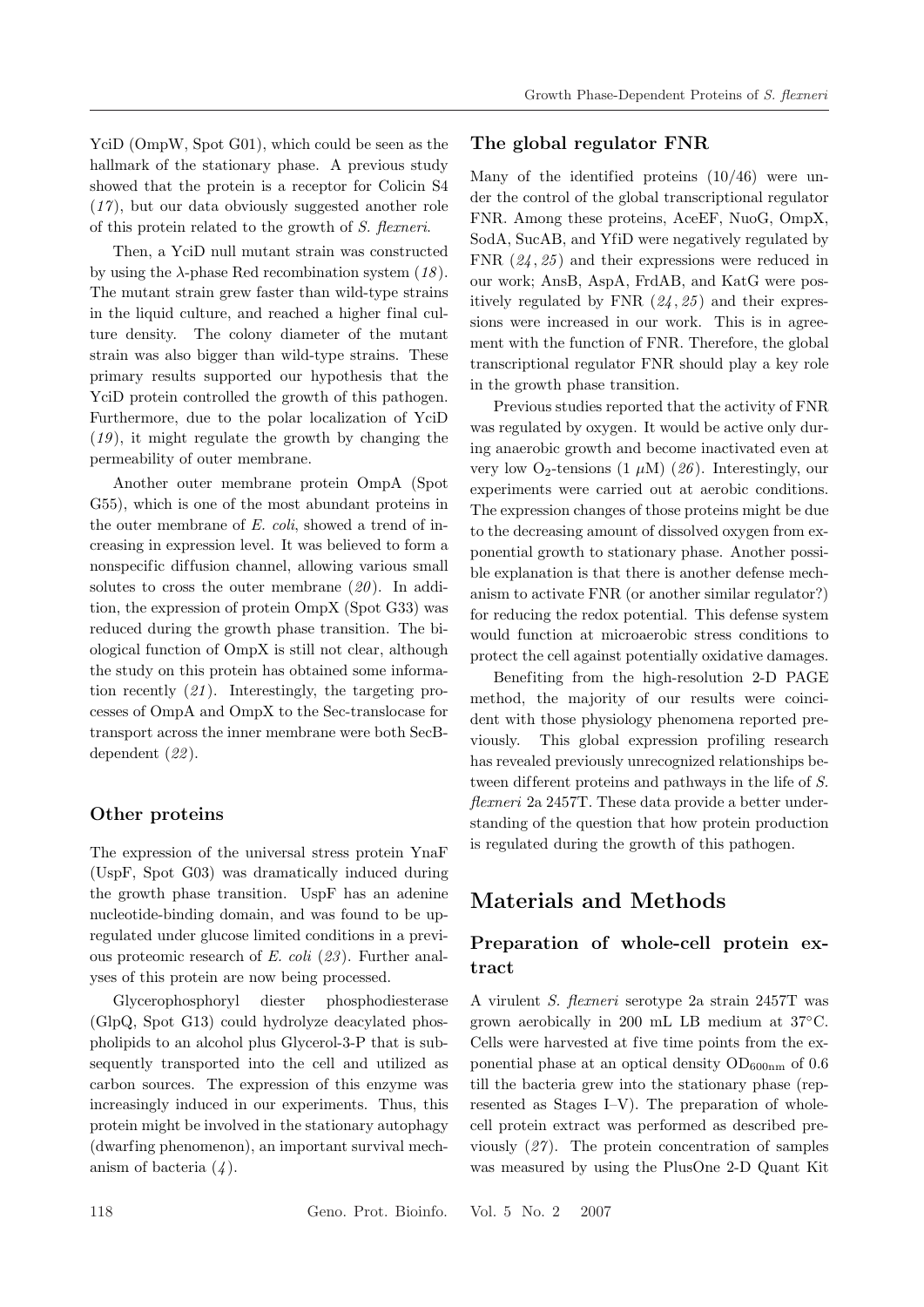(Amersham Biosciences, Piscataway, USA), and 0.8 mg aliquots were stored at −80◦C.

#### **2-D PAGE**

Isoelectric focusing (IEF) was performed by using immobilized pH gradient (IPG) strips (18 cm; Amersham Biosciences) at 20◦C for 60,000 V·h. After IEF, each strip was equilibrated as described previously (*28* ). For the second dimension, vertical slab sodium dodecyl sulfate (SDS)-PAGE (12.5%) was performed for about 4.5 h at 30 mA/gel by using a Bio-Rad Protean II Xi apparatus (Bio-Rad, Hercules, USA).

Image analysis was processed by ImageMaster 2D Platinum software (Amersham Biosciences), and the images of five stages (I–V) were compared. The relative volume of each spot was determined from the spot intensities in pixel units and normalized to the sum of the intensities of all the spots on the gel.

## **In-gel protein digestion and MALDI-TOF MS**

The Coomassie-stained protein spots of interest were cut out, and in-gel protein digestion was performed as described previously (*28* ). Peptides from digested proteins were resolubilized in 2  $\mu$ L of 0.5% triflouroacetic acid (TFA). Peptide mass fingerprinting measurements were performed on a Bruker  $\mathrm{Reflex}^\mathrm{TM}$  III MALDI-TOF mass spectrometer (Bruker, Bremen, Germany) working in reflectron mode with 20 kV of accelerating voltage and 23 kV of reflecting voltage. A saturated solution of  $\alpha$ -cyano-4-hydroxycinnamic acid in 50% acetonitrile and 0.1% TFA was used for the matrix. A total of 2  $\mu$ L of the matrix solution and sample solution were mixed in a 1:1  $(v/v)$  ratio and applied onto the Score 384 target well. The mass accuracy for peptide mass fingerprinting analysis was 0.1–0.2 Da with external calibration, and internal calibration was carried out by using enzyme autolysis peaks with the resolution of 12,000.

#### **Protein identif ication**

Database searches were performed by using the Mascot software (Matrix Science Ltd., London, UK) licensed in-house for the database of *S. flexneri* 2a 2457T (4,668 sequences) and checked again by using Mascot with free access on the Internet (www.matrixscience.com). Monoisotopic masses were

used to search the databases, allowing a peptide mass error of 0.3 Da and one partial cleavage. Oxidation of methionine and carbamidomethyl modification of cysteine were considered. For unambiguous identification of proteins, more than five peptides must be matched, and the sequence coverage must be greater than 15%.

## **Acknowledgements**

We thank Drs. Kai-Hua Wei and Jing Yuan for technical assistance and helpful discussion. This work was supported by the National Key Basic Research Program of China (973 Program, No. 2005CB522904) and the National Natural Science Foundation of China (No. 30470101).

#### **Authors' contributions**

LZ, YDZ, and XB carried out the 2-D PAGE experiments. LZ, XKL, and GZ performed the database search and bioinformatic analyses. TYY, ELF, and JW operated the MALDI-TOF MS instrument and calibrated all of the original MS data. XMZ contributed to the design and revision of this manuscript. HLW and PTH participated in the study design and helped to draft the manuscript. All authors read and approved the final manuscript.

#### **Competing interests**

The authors have declared that no competing interests exist.

## **References**

- 1. Hale, T.L. 1991. Genetic basis of virulence in *Shigella* species. *Microbiol. Rev.* 55: 206-224.
- 2. Kotloff, K.L., *et al.* 1999. Global burden of *Shigella* infections: implications for vaccine development and implementation of control strategies. *Bull. World Health Organ.* 77: 651-666.
- 3. Finkel, S.E. 2006. Long-term survival during stationary phase: evolution and the GASP phenotype. *Nat. Rev. Microbiol.* 4: 113-120.
- 4. Nyström, T. 2004. Stationary-phase physiology. *Annu. Rev. Microbiol.* 58: 161-181.
- 5. Lee, K.J., *et al*. 2006. Proteomic analysis of growth phase-dependent proteins of *Streptococcus pneumoniae*. *Proteomics* 6: 1274-1282.

Geno. Prot. Bioinfo. Vol. 5 No. 2 2007 119